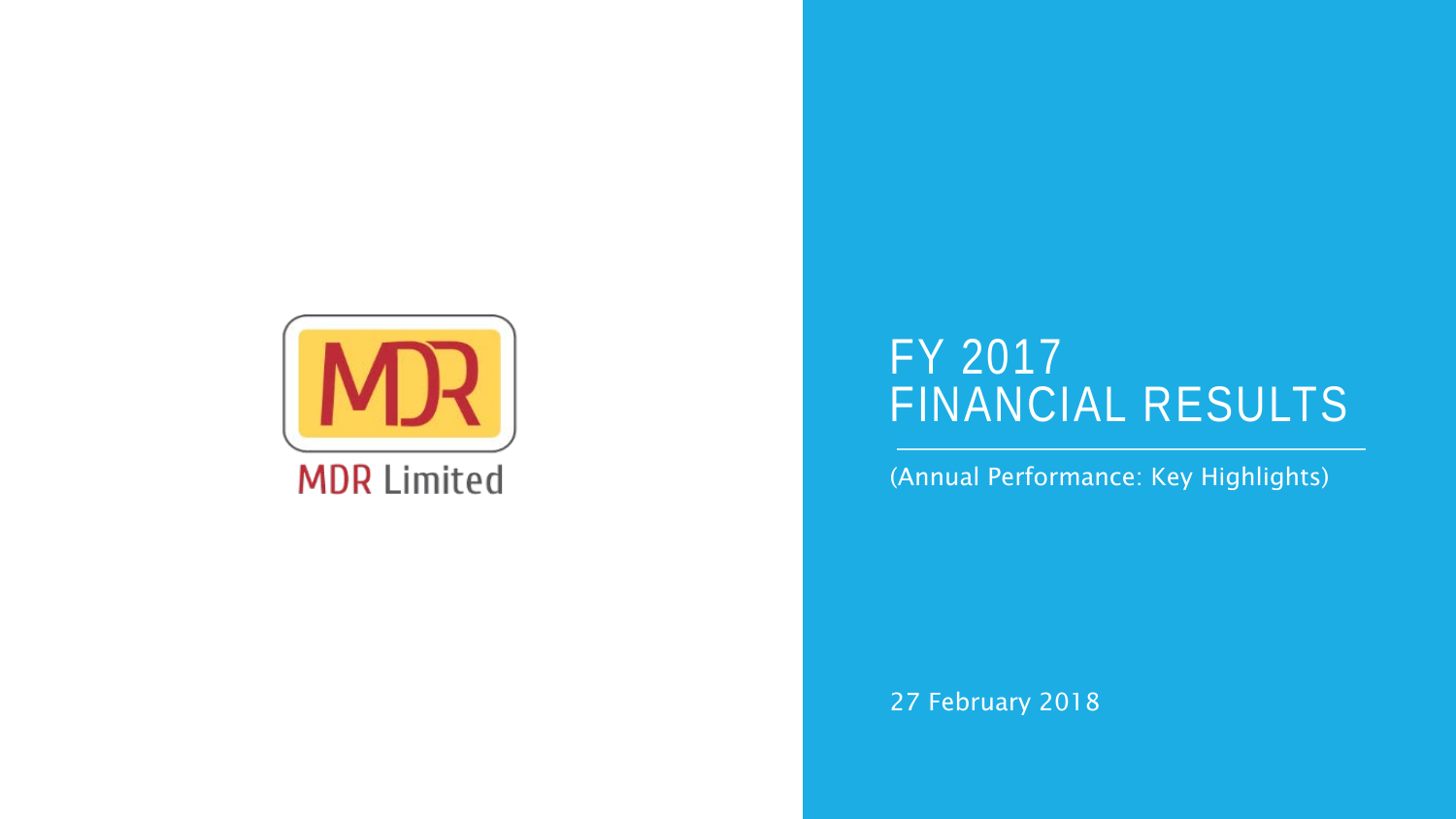#### Financial Performance

| (\$'000)                                          | <b>FY 2017</b> | <b>FY 2016</b> |
|---------------------------------------------------|----------------|----------------|
| <b>Continuing Operations</b>                      |                |                |
| Revenue                                           | 275,030        | 263,285        |
| <b>Gross Profit</b>                               | 27,283         | 27,883         |
| Profit before income tax                          | 4,918          | 3,610          |
| Profit for the year from continuing<br>operations | 4,658          | 3,493          |
| Loss for the year from discontinued<br>operations | (440)          | (443)          |
| Profit for the year                               | 4,218          | 3,050          |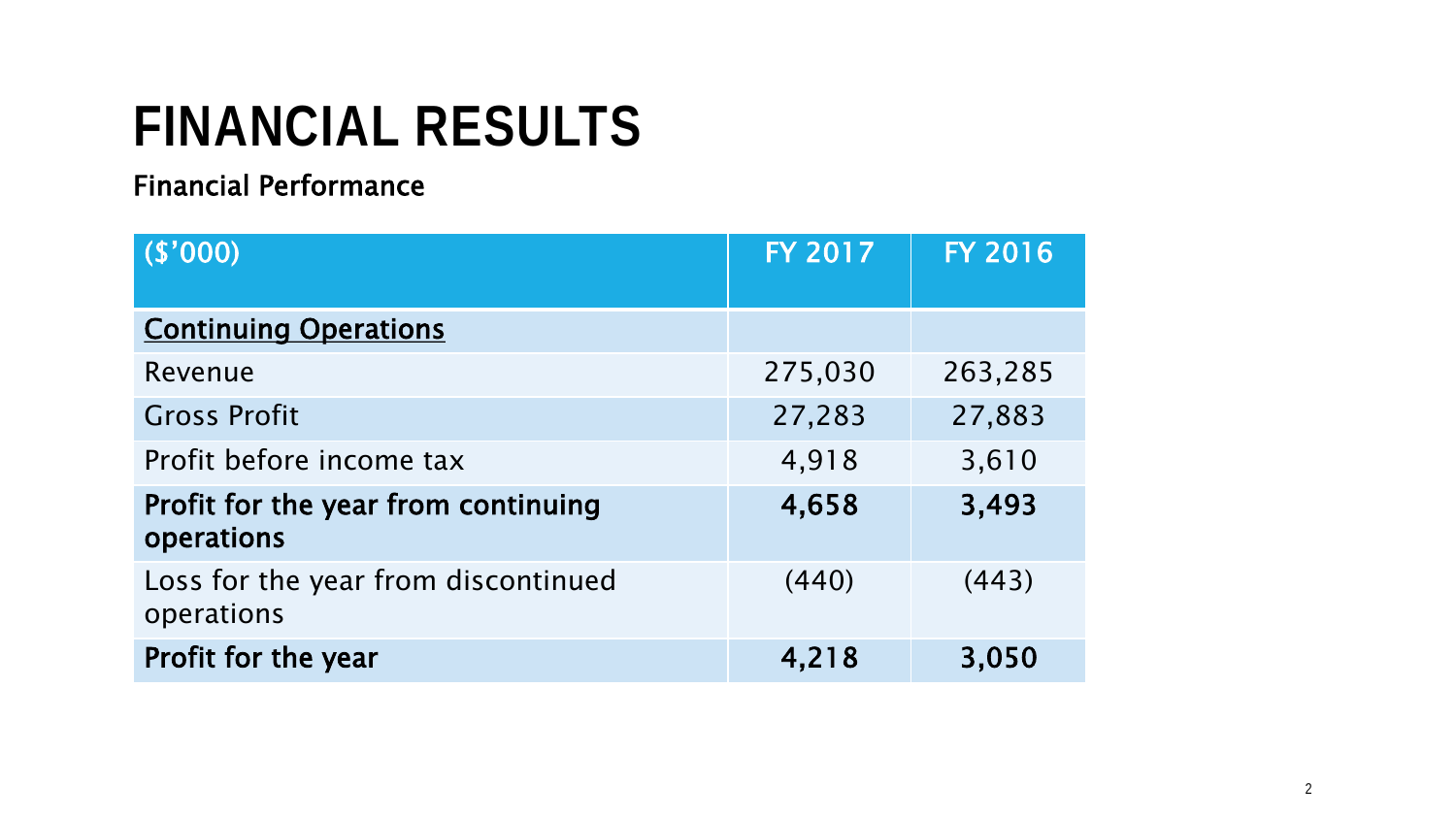#### Financial Performance (cont'd)

| (\$'000)                                                  | $1Q -$<br>2017 | $1Q -$<br>2016 | $2Q -$<br>2017 | $2Q -$<br>2016 | $3Q -$<br>2017 | $3Q -$<br>2016 | $4Q -$<br>2017 | $4Q -$<br>2016 |
|-----------------------------------------------------------|----------------|----------------|----------------|----------------|----------------|----------------|----------------|----------------|
| <b>Continuing</b><br><b>Operations</b>                    |                |                |                |                |                |                |                |                |
| Revenue                                                   | 62,640         | 66,174         | 73,110         | 62,733         | 66,057         | 63,228         | 73,223         | 71,150         |
| <b>Gross Profit</b>                                       | 6,499          | 6,441          | 7,511          | 6,615          | 6,649          | 7,081          | 6,624          | 7,746          |
| Profit before<br>income tax                               | 427            | 116            | 1,326          | 925            | 1,521          | 1,023          | 1,644          | 1,546          |
| Profit for the<br>period from<br>continuing<br>operations | 393            | 27             | 1,206          | 755            | 1,418          | 852            | 1,641          | 1,859          |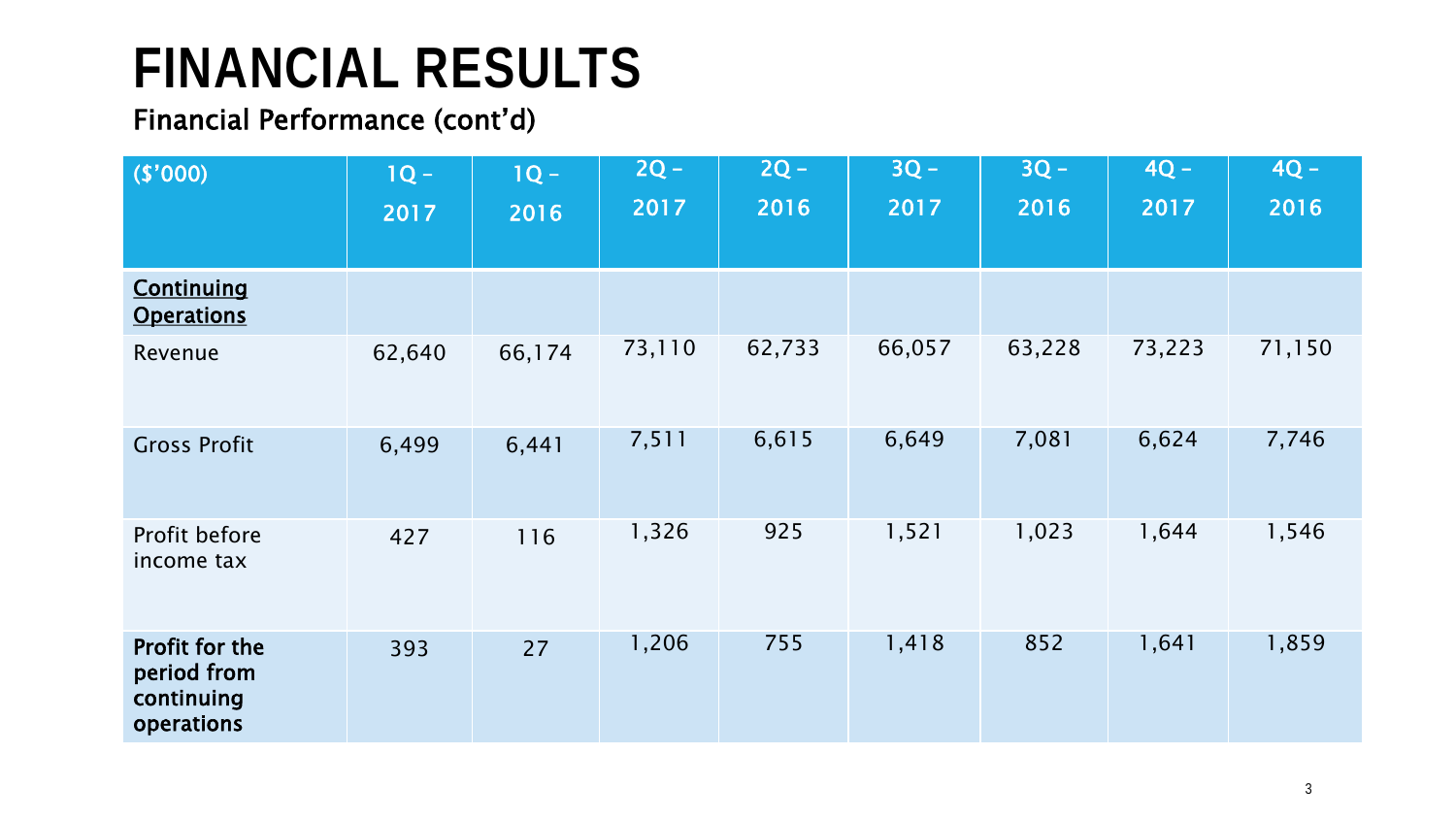#### Financial Performance (cont'd)

| (\$'000)                                                           | $1Q -$<br>2017 | $1Q -$<br>2016 | $2Q -$<br>2017 | $2Q -$<br>2016 | $3Q -$<br>2017 | $3Q -$<br>2016 | $4Q -$<br>2017 | $4Q -$<br>2016 |
|--------------------------------------------------------------------|----------------|----------------|----------------|----------------|----------------|----------------|----------------|----------------|
| Profit for the<br>period from<br>continuing<br>operations (cont'd) | 393            | 27             | 1,206          | 755            | 1,418          | 852            | 1,641          | 1,859          |
| (Loss) Profit for the<br>period from<br>discontinued<br>operations | (406)          | 66             | 65             | (54)           | $\overline{7}$ | (162)          | (106)          | (293)          |
| (Loss) Profit for the<br>period                                    | (13)           | 93             | 1,271          | 701            | 1,425          | 690            | 1,535          | 1,566          |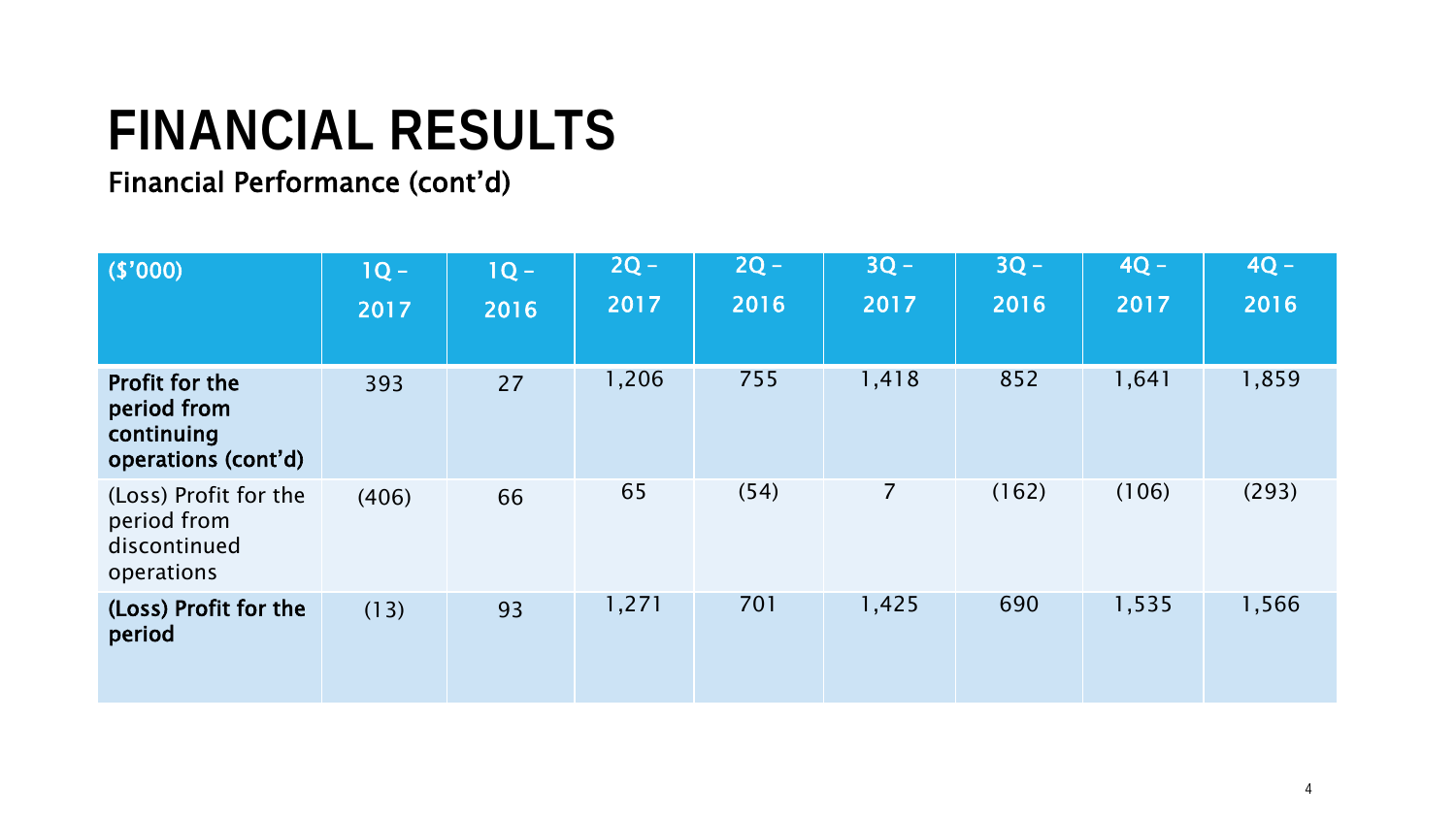Segmental Breakdown of Revenue (Continuing Operations)

| (\$'000)     | <b>FY 2017</b> | <b>FY 2016</b> |
|--------------|----------------|----------------|
| <b>DMS</b>   | 241,755        | 225,557        |
| <b>AMS</b>   | 26,027         | 30,704         |
| <b>DPAS</b>  | 7,248          | 7,024          |
| <b>Total</b> | 275,030        | 263,285        |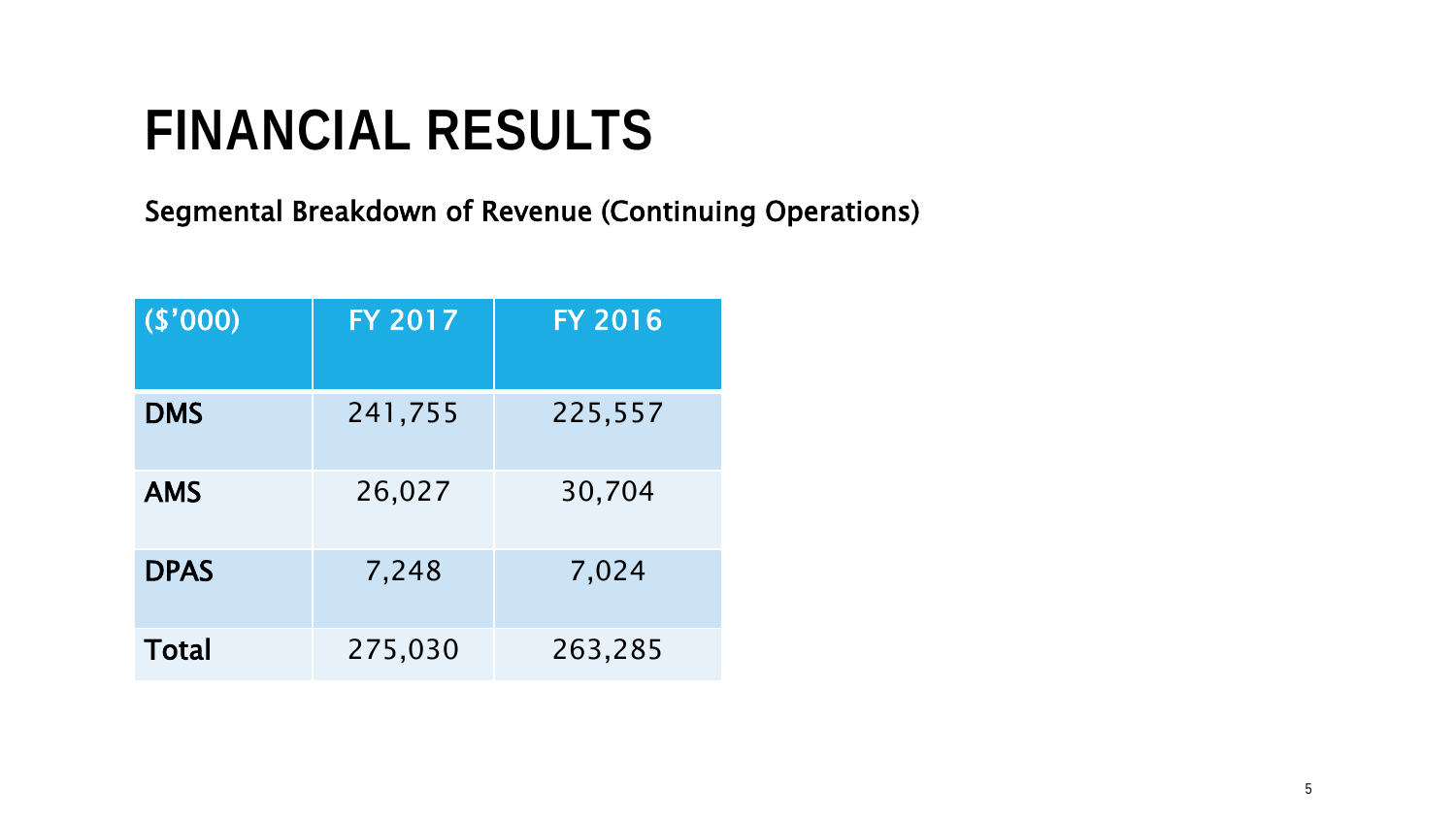Segmental Breakdown of Revenue (Continuing Operations)

| (\$'000)     | $1Q -$ | $1Q -$ | $2Q -$ | $2Q -$ | $3Q -$ | $3Q -$ | $4Q -$ | $4Q -$ |
|--------------|--------|--------|--------|--------|--------|--------|--------|--------|
|              | 2017   | 2016   | 2017   | 2016   | 2017   | 2016   | 2017   | 2016   |
| <b>DMS</b>   | 53,239 | 57,098 | 64,597 | 53,354 | 58,362 | 53,868 | 65,557 | 61,237 |
| <b>AMS</b>   | 7,932  | 7,488  | 6,247  | 7,529  | 5,908  | 7,542  | 5,940  | 8,145  |
| <b>DPAS</b>  | 1,469  | 1,588  | 2,266  | 1,850  | 1,787  | 1,818  | 1,726  | 1,768  |
| <b>Total</b> | 62,640 | 66,174 | 73,110 | 62,733 | 66,057 | 63,228 | 73,223 | 71,150 |